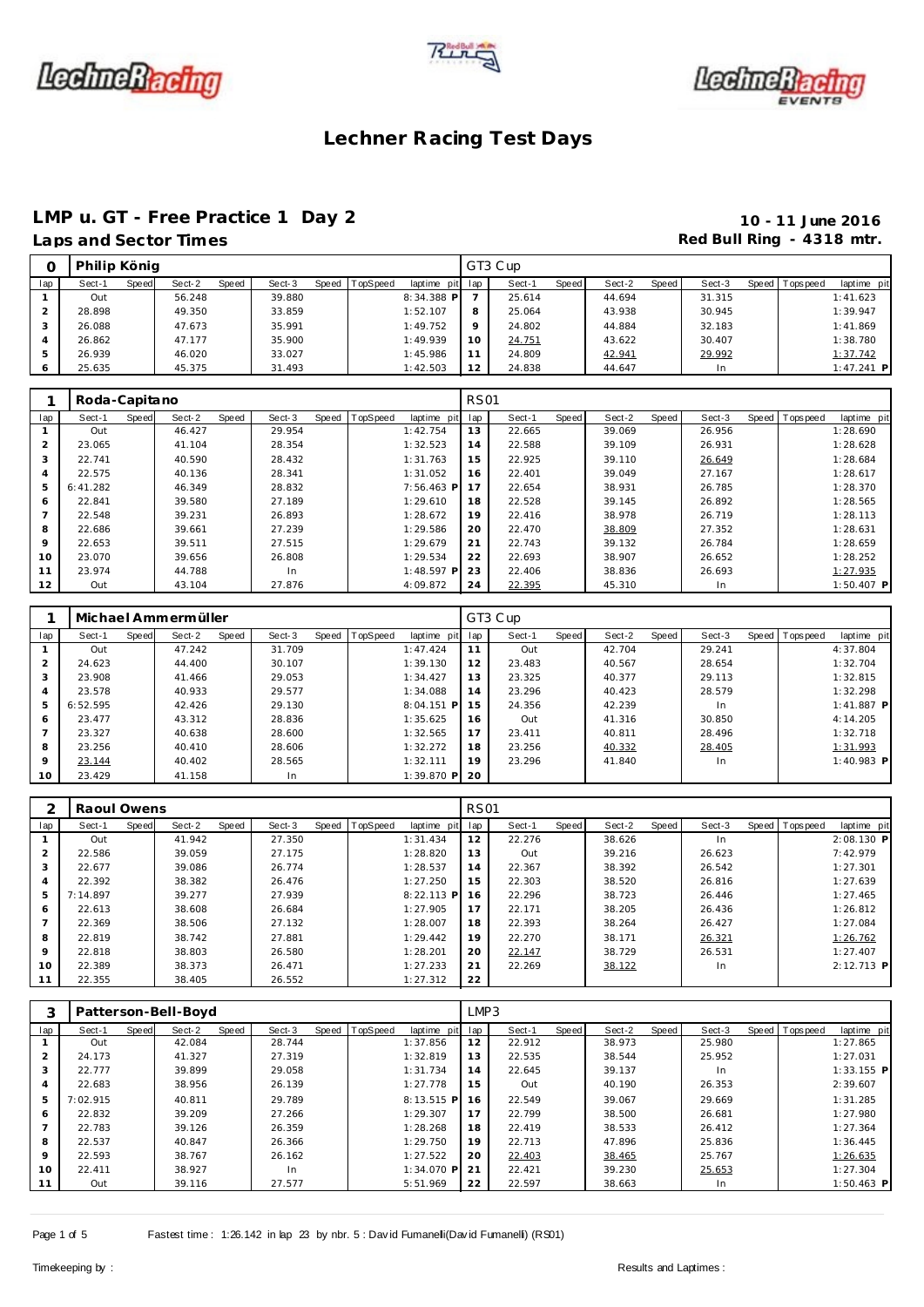





### **LMP u. GT - Free Practice 1 Day 2 10 - 11 June 2016**

### **Laps and Sector Times Red Bull Ring - 4318 mtr.**

| 4       | Bonificio-Mendez |       |        |       |        |                |             | <b>RS01</b> |        |       |        |       |        |                |              |
|---------|------------------|-------|--------|-------|--------|----------------|-------------|-------------|--------|-------|--------|-------|--------|----------------|--------------|
| lap     | Sect-1           | Speed | Sect-2 | Speed | Sect-3 | Speed TopSpeed | laptime pit | lap         | Sect-1 | Speed | Sect-2 | Speed | Sect-3 | Speed Topspeed | laptime pit  |
|         | Out              |       | 43.549 |       | 29.928 |                | 1:39.333    | 12          | 22.724 |       | 39.328 |       | 27.038 |                | 1:29.090     |
|         | 23.630           |       | 40.745 |       | 27.795 |                | 1:32.170    | 13          | 22.187 |       | 38.824 |       | 26.701 |                | 1:27.712     |
| 3       | 22.896           |       | 39.862 |       | 27.252 |                | 1:30.010    | 14          | 22.322 |       | 38.566 |       | 27.403 |                | 1:28.291     |
| 4       | 22.699           |       | 39.098 |       | 28.107 |                | 1:29.904    | 15          | 22.374 |       | 39.604 |       | 28.533 |                | 1:30.511     |
| 5       | 6:30.760         |       | 40.146 |       | 27.492 |                | 7:38.398 P  | 16          | 22.138 |       | 38.786 |       | In.    |                | 1:33.958 P   |
| 6       | 22.600           |       | 39.092 |       | 27.158 |                | 1:28.850    | 17          | Out    |       | 39.258 |       | 26.992 |                | 3:08.333     |
|         | 22.409           |       | 38.877 |       | 26.813 |                | 1:28.099    | 18          | 22.407 |       | 38.793 |       | 26.734 |                | 1:27.934     |
| 8       | 22.383           |       | 39.040 |       | 28.246 |                | 1:29.669    | 19          | 22.184 |       | 38.868 |       | 26.939 |                | 1:27.991     |
| $\circ$ | 23.879           |       | 39.194 |       | 27.173 |                | 1:30.246    | 20          | 22.053 |       | 38.744 |       | 26.480 |                | 1:27.277     |
| 10      | 22.189           |       | 38.884 |       | 26.593 |                | 1:27.666    | 21          | 22.099 |       | 38.536 |       | 26.449 |                | 1:27.084     |
| 11      | 22.383           |       | 39.094 |       | 26.998 |                | 1:28.475    | 22          | 22.200 |       | 39.254 |       | In.    |                | $1:34.286$ P |

| 5              | David Fumanelli |       |        |       |        |       |          |             | <b>RS01</b> |        |       |        |       |        |       |          |              |
|----------------|-----------------|-------|--------|-------|--------|-------|----------|-------------|-------------|--------|-------|--------|-------|--------|-------|----------|--------------|
| lap            | Sect-1          | Speed | Sect-2 | Speed | Sect-3 | Speed | TopSpeed | laptime pit | lap         | Sect-1 | Speed | Sect-2 | Speed | Sect-3 | Speed | Topspeed | laptime pit  |
|                | Out             |       | 56.740 |       | 31.721 |       |          | 1:58.929    | 13          | 23.184 |       | 42.245 |       | 27.795 |       |          | 1:33.224     |
| 2              | 24.260          |       | 41.998 |       | 29.105 |       |          | 1:35.363    | 14          | 22.191 |       | 38.287 |       | 26.363 |       |          | 1:26.841     |
| 3              | 22.637          |       | 39.212 |       | 28.169 |       |          | 1:30.018    | 15          | 22.295 |       | 38.120 |       | 26.697 |       |          | 1:27.112     |
| 4              | 23.359          |       | 38.980 |       | 27.488 |       |          | 1:29.827    | 16          | 25.465 |       | 48.459 |       | In.    |       |          | $1:54.528$ P |
| 5              | 7:17.224        |       | 40.648 |       | 28.100 |       |          | 8:25.972 P  | 17          | Out    |       | 39.442 |       | 26.564 |       |          | 3:58.085     |
| 6              | 22.300          |       | 39.206 |       | 26.805 |       |          | 1:28.311    | 18          | 22.092 |       | 38.401 |       | 28.587 |       |          | 1:29.080     |
| $\overline{ }$ | 22.260          |       | 38.873 |       | 27.138 |       |          | 1:28.271    | 19          | 22.168 |       | 38.267 |       | 27.150 |       |          | 1:27.585     |
| 8              | 22.244          |       | 38.767 |       | 27.597 |       |          | 1:28.608    | 20          | 22.153 |       | 37.893 |       | 26.278 |       |          | 1:26.324     |
| 9              | 22.185          |       | 38.232 |       | 27.819 |       |          | 1:28.236    | 21          | 22.194 |       | 39.034 |       | 26.276 |       |          | 1:27.504     |
| 10             | 22.361          |       | 39.049 |       | 32.685 |       |          | 1:34.095    | 22          | 22.611 |       | 38.145 |       | 25.961 |       |          | 1:26.717     |
| 11             | 22.218          |       | 38.245 |       | 26.123 |       |          | 1:26.586    | 23          | 22.181 |       | 38.056 |       | 25.905 |       |          | 1:26.142     |
| 12             | 22.299          |       | 40.426 |       | 27.346 |       |          | 1:30.071    | 24          | 28.565 |       | 50.356 |       | In.    |       |          | $2:01.199$ P |

| O              | <b>Philipp Sager</b> |       |        |       |        |                |             |     | GT3 Cup |       |        |       |        |                |              |
|----------------|----------------------|-------|--------|-------|--------|----------------|-------------|-----|---------|-------|--------|-------|--------|----------------|--------------|
| lap            | Sect-1               | Speed | Sect-2 | Speed | Sect-3 | Speed TopSpeed | laptime pit | lap | Sect-1  | Speed | Sect-2 | Speed | Sect-3 | Speed Topspeed | laptime pit  |
|                | Out                  |       | 55.753 |       | 38.812 |                | 2:07.996    | 11  | 23.878  |       | 41.677 |       | 29.343 |                | 1:34.898     |
| $\mathcal{P}$  | 25.959               |       | 46.481 |       | 32.930 |                | 1:45.370    | 12  | 24.466  |       | 42.259 |       | In     |                | 1:43.610 P   |
| 3              | 24.650               |       | 43.252 |       | 30.395 |                | 1:38.297    | 13  | Out     |       | 45.507 |       | 30.887 |                | 5:04.769     |
| $\overline{4}$ | 9:14.709             |       | 48.224 |       | 32.265 |                | 10:35.198 P | 14  | 25.498  |       | 44.649 |       | 29.463 |                | 1:39.610     |
| 5              | 25.001               |       | 43.792 |       | 33.019 |                | 1:41.812    | 15  | 23.771  |       | 41.625 |       | 29.709 |                | 1:35.105     |
| 6              | 25.106               |       | 42.965 |       | 29.930 |                | 1:38.001    | 16  | 23.798  |       | 41.178 |       | 28.902 |                | 1:33.878     |
|                | 24.379               |       | 42.297 |       | 29.296 |                | 1:35.972    | 17  | 23.707  |       | 41.112 |       | 28.892 |                | 1:33.711     |
| 8              | 24.132               |       | 41.918 |       | 29.987 |                | 1:36.037    | 18  | 24.274  |       | 42.738 |       | 29.867 |                | 1:36.879     |
| 9              | 24.060               |       | 42.692 |       | 29.334 |                | 1:36.086    | 19  | 23.777  |       | 41.908 |       | In.    |                | $1:41.618$ P |
| 10             | 23.973               |       | 42.974 |       | 29.516 |                | 1:36.463    | 20  |         |       |        |       |        |                |              |

| 8              | Ronald van de Laar<br>Speed   TopSpeed |       |        |       |        |  |  |              |     | GT3 Cup |       |        |       |        |                |              |
|----------------|----------------------------------------|-------|--------|-------|--------|--|--|--------------|-----|---------|-------|--------|-------|--------|----------------|--------------|
| lap            | Sect-1                                 | Speed | Sect-2 | Speed | Sect-3 |  |  | laptime pit  | lap | Sect-1  | Speed | Sect-2 | Speed | Sect-3 | Speed Topspeed | laptime pit  |
|                | Out                                    |       | 55.638 |       | 37.570 |  |  | 2:05.776     | 10  | 23.918  |       | 45.220 |       | In.    |                | $1:48.657$ P |
| 2              | 28.325                                 |       | 44.237 |       | 31.962 |  |  | 1:44.524     | 11  | Out     |       | 50.410 |       | 33.628 |                | 6:51.293     |
| 3              | 24.188                                 |       | 44.625 |       | 34.274 |  |  | 1:43.087     | 12  | 24.744  |       | 44.448 |       | 29.789 |                | 1:38.981     |
| $\overline{4}$ | 6:51.302                               |       | 45.044 |       | 30.878 |  |  | $8:07.224$ P | 13  | 23.976  |       | 42.112 |       | 29.191 |                | 1:35.279     |
| 5              | 24.193                                 |       | 42.324 |       | 30.575 |  |  | 1:37.092     | 14  | 23.918  |       | 41.551 |       | 29.153 |                | 1:34.622     |
| 6              | 24.128                                 |       | 42.535 |       | 30.264 |  |  | 1:36.927     | 15  | 23.695  |       | 41.334 |       | 28.945 |                | 1:33.974     |
|                | 24.057                                 |       | 41.897 |       | 30.363 |  |  | 1:36.317     | 16  | 23.557  |       | 41.282 |       | 29.041 |                | 1:33.880     |
| 8              | 23.818                                 |       | 41.335 |       | 29.131 |  |  | 1:34.284     | 17  | 26.934  |       | 45.605 |       | In.    |                | $1:52.190$ P |
| $\Omega$       | 24.614                                 |       | 45.654 |       | 33.813 |  |  | 1:44.081     | 18  |         |       |        |       |        |                |              |

| 8           | Marateotto-Maggi |       |        |       |        |                |             | LMP3 |        |       |        |       |        |                |              |
|-------------|------------------|-------|--------|-------|--------|----------------|-------------|------|--------|-------|--------|-------|--------|----------------|--------------|
| lap         | Sect-1           | Speed | Sect-2 | Speed | Sect-3 | Speed TopSpeed | laptime pit | lap  | Sect-1 | Speed | Sect-2 | Speed | Sect-3 | Speed Topspeed | laptime pit  |
|             | Out              |       | 46.048 |       | 30.350 |                | 1:45.546    | 12   | 22.674 |       | 40.614 |       | 27.463 |                | 1:30.751     |
| 2           | 24.514           |       | 43.188 |       | 28.628 |                | 1:36.330    | 13   | 22.848 |       | 39.544 |       | 27.210 |                | 1:29.602     |
| 3           | 23.181           |       | 41.712 |       | 27.808 |                | 1:32.701    | 14   | 23.034 |       | 38.596 |       | In.    |                | $1:34.285$ P |
| 4           | 9:51.788         |       | 41.661 |       | 27.746 |                | 11:01.195 P | 15   |        |       |        |       |        |                | 2:17.850     |
| 5           | 23.126           |       | 40.876 |       | 28.442 |                | 1:32.444    | 16   | Out    |       | 41.597 |       | 30.273 |                | 1:56.982     |
| 6           | 22.970           |       | 39.576 |       | 26.860 |                | 1:29.406    | 17   | 23.160 |       | 41.393 |       | 27.748 |                | 1:32.301     |
|             | 22.760           |       | 39.158 |       | 26.517 |                | 1:28.435    | 18   | 23.118 |       | 40.045 |       | 27.428 |                | 1:30.591     |
| 8           | 22.580           |       | 39.026 |       | 26.727 |                | 1:28.333    | 19   | 22.928 |       | 39.867 |       | 27.367 |                | 1:30.162     |
| $\mathsf Q$ | 24.498           |       | 38.862 |       | 26.434 |                | 1:29.794    | 20   | 22.831 |       | 39.877 |       | 27.283 |                | 1:29.991     |

Page 2 of 5 Fastest time : 1:26.142 in lap 23 by nbr. 5 : David Fumanelli(David Fumanelli) (RS01)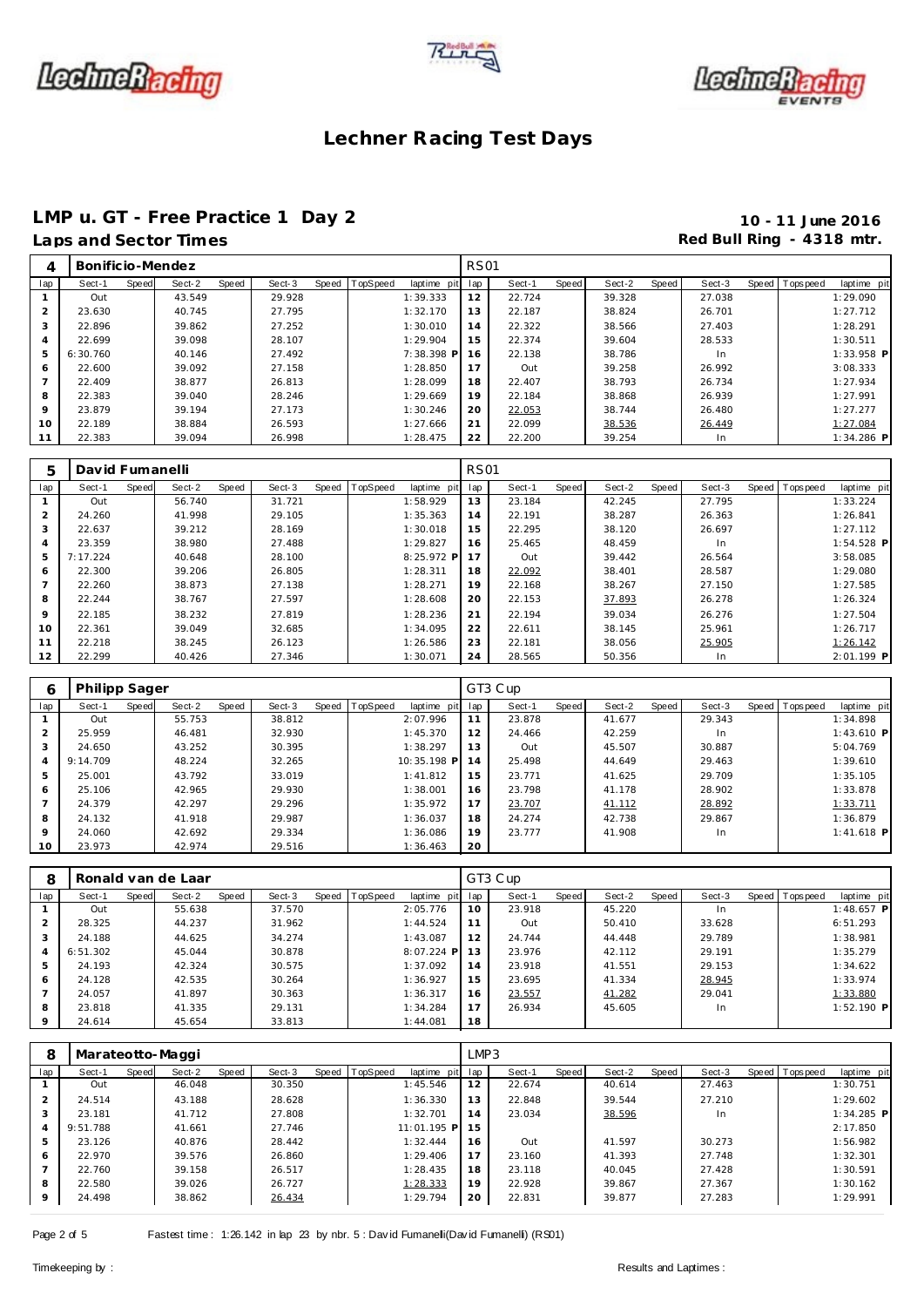





# **LMP u. GT - Free Practice 1 Day 2 10 - 11 June 2016**

|    | Laps and Sector Times |                  |                  |                           |             |        |        |    | Red Bull Ring - 4318 mtr. |
|----|-----------------------|------------------|------------------|---------------------------|-------------|--------|--------|----|---------------------------|
| 10 | 22.557<br>22.643      | 40.496<br>38.955 | 26.565<br>28.067 | $1:29.618$ 21<br>1:29.665 | $\sqrt{22}$ | 22.590 | 39.413 | In | $1:53.654$ F              |

| $\circ$        |        |       | Palttala (10.6)-Schiller (11.6) |       |        |       |          |                | <b>RS01</b> |        |       |        |       |        |                 |              |
|----------------|--------|-------|---------------------------------|-------|--------|-------|----------|----------------|-------------|--------|-------|--------|-------|--------|-----------------|--------------|
| lap            | Sect-1 | Speed | Sect-2                          | Speed | Sect-3 | Speed | TopSpeed | laptime<br>pit | lap         | Sect-1 | Speed | Sect-2 | Speed | Sect-3 | Speed Tops peed | laptime pit  |
|                | Out    |       | 42.371                          |       | 28.546 |       |          | 1:36.344       |             | 22.681 |       | 39.438 |       | 27.071 |                 | 1:29.190     |
| 2              | 22.951 |       | 40.315                          |       | In.    |       |          | $1:38.929$ P   | 12          | 22.614 |       | 38.794 |       | 27.110 |                 | 1:28.518     |
|                | Out    |       | 41.107                          |       | 28.395 |       |          | 9:15.315       | 13          | 22.751 |       | 57.931 |       | In.    |                 | $2:00.915$ P |
| $\overline{4}$ | 23.010 |       | 40.174                          |       | 27.710 |       |          | 1:30.894       | 14          | Out    |       | 42.815 |       | 27.950 |                 | 6:18.545     |
| 5              | 23.191 |       | 40.122                          |       | 27.448 |       |          | 1:30.761       | 15          | 23.055 |       | 40.226 |       | 27.601 |                 | 1:30.882     |
| 6              | 22.709 |       | 39.945                          |       | 28.907 |       |          | 1:31.561       | 16          | 22.719 |       | 39.430 |       | 27.068 |                 | 1:29.217     |
|                | 22.624 |       | 40.066                          |       | 27.119 |       |          | 1:29.809       | 17          | 22.503 |       | 41.161 |       | 28.080 |                 | 1:31.744     |
| 8              | 22.601 |       | 39.369                          |       | 28.542 |       |          | 1:30.512       | 18          | 22.505 |       | 39.540 |       | 27.113 |                 | 1:29.158     |
| $\circ$        | 22.533 |       | 39.187                          |       | 27.213 |       |          | 1:28.933       | 19          | 22.405 |       | 38.822 |       | 26.869 |                 | 1:28.096     |
| 10             | 22.653 |       | 38.931                          |       | 27.386 |       |          | 1:28.970       | 20          | 22.448 |       | 38.866 |       | In     |                 | $1:54.071$ P |

|         |          |       | Beretta-Pohler-Tweraser |       |        |       |          |             |     | Hurracan GT3 |       |        |       |        |         |             |              |
|---------|----------|-------|-------------------------|-------|--------|-------|----------|-------------|-----|--------------|-------|--------|-------|--------|---------|-------------|--------------|
| lap     | Sect-1   | Speed | Sect-2                  | Speed | Sect-3 | Speed | TopSpeed | laptime pit | lap | Sect-1       | Speed | Sect-2 | Speed | Sect-3 | Speed I | T ops pee d | laptime pit  |
|         | Out      |       | 45.347                  |       | 29.769 |       |          | 1:41.069    | 12  | 22.972       |       | 41.356 |       | 30.828 |         |             | 1:35.156     |
|         | 23.745   |       | 41.937                  |       | 28.617 |       |          | 1:34.299    | 13  | 22.783       |       | 39.185 |       | 26.991 |         |             | 1:28.959     |
| 3       | 23.416   |       | 40.398                  |       | 28.656 |       |          | 1:32.470    | 14  | 22.874       |       | 39.128 |       | 27.025 |         |             | 1:29.027     |
|         | 23.198   |       | 39.978                  |       | 27.736 |       |          | 1:30.912    | 15  | 22.990       |       | 38.952 |       | In     |         |             | $1:37.602$ P |
| 5       | 7:01.592 |       | 40.091                  |       | 27.817 |       |          | 8:09.500 P  | 16  | Out          |       | 40.862 |       | 28.197 |         |             | 6:52.616     |
| 6       | 23.207   |       | 39.515                  |       | 27.599 |       |          | 1:30.321    | 17  | 23,000       |       | 39.170 |       | 27.272 |         |             | 1:29.442     |
|         | 23.211   |       | 39.628                  |       | 27.730 |       |          | 1:30.569    | 18  | 23.230       |       | 39.657 |       | 27.320 |         |             | 1:30.207     |
| 8       | 23.640   |       | 39.667                  |       | 29.577 |       |          | 1:32.884    | 19  | 22.944       |       | 39.001 |       | 27.154 |         |             | 1:29.099     |
| $\circ$ | 23.003   |       | 39.164                  |       | 27.469 |       |          | 1:29.636    | 20  | 22.907       |       | 39.032 |       | 27.246 |         |             | 1:29.185     |
| 10      | 22.915   |       | 39.087                  |       | 27.441 |       |          | 1:29.443    | 21  | 22.788       |       | 39.045 |       | 27.071 |         |             | 1:28.904     |
| 11      | 23.262   |       | 39.137                  |       | 27.323 |       |          | 1:29.722    | 22  | 22.791       |       | 39.182 |       | In     |         |             | $1:55.373$ P |

| 13             |          |       | Smiekowsky-Petersen |       |        |       |          |              | LMP3 |        |       |        |       |        |                |              |
|----------------|----------|-------|---------------------|-------|--------|-------|----------|--------------|------|--------|-------|--------|-------|--------|----------------|--------------|
| lap            | Sect-1   | Speed | Sect-2              | Speed | Sect-3 | Speed | TopSpeed | laptime pit  | lap  | Sect-1 | Speed | Sect-2 | Speed | Sect-3 | Speed Topspeed | laptime pit  |
|                | Out      |       | 50.160              |       | 32.131 |       |          | 1:51.927     | 13   | 22.944 |       | 39.813 |       | 28.299 |                | 1:31.056     |
| 2              | 24.082   |       | 43.279              |       | 28.689 |       |          | 1:36.050     | 14   | 22.830 |       | 40.117 |       | 27.545 |                | 1:30.492     |
| 3              | 23.557   |       | 40.711              |       | 26.884 |       |          | 1:31.152     | 15   | 22.868 |       | 39.512 |       | 27.562 |                | 1:29.942     |
| $\overline{4}$ | 22.856   |       | 39.375              |       | 28.083 |       |          | 1:30.314     | 16   | 23.983 |       | 39.900 |       | 26.824 |                | 1:30.707     |
| 5              | 6:29.913 |       | 41.099              |       | 27.043 |       |          | 7:38.055 P   | 17   | 22.927 |       | 39.228 |       | 26.838 |                | 1:28.993     |
| 6              | 22.878   |       | 39.478              |       | 26.513 |       |          | 1:28.869     | 18   | 22.785 |       | 39.111 |       | 26.768 |                | 1:28.664     |
|                | 22.628   |       | 38.950              |       | 26.368 |       |          | 1:27.946     | 19   | 22.658 |       | 39.597 |       | 27.883 |                | 1:30.138     |
| 8              | 26.144   |       | 43.793              |       | 26.907 |       |          | 1:36.844     | 20   | 22.793 |       | 39.298 |       | 26.690 |                | 1:28.781     |
| 9              | 22.572   |       | 39.411              |       | 26.774 |       |          | 1:28.757     | 21   | 22.755 |       | 38.985 |       | 26.831 |                | 1:28.571     |
| 10             | 22.486   |       | 38.902              |       | In     |       |          | $1:34.024$ P | 22   | 23.286 |       | 39.068 |       | 26.719 |                | 1:29.073     |
| 11             | Out      |       | 41.114              |       | 27.422 |       |          | 3:39.466     | 23   | 22.788 |       | 39.171 |       | 26.699 |                | 1:28.658     |
| 12             | 23.390   |       | 39.988              |       | 28.181 |       |          | 1:31.559     | 24   | 22.608 |       | 39.201 |       | In.    |                | $1:54.016$ P |

| 16             | Gitlin-Stolz |       |        |       |        |       |          |              |     | Hurracan GT3 |       |        |       |        |                |              |
|----------------|--------------|-------|--------|-------|--------|-------|----------|--------------|-----|--------------|-------|--------|-------|--------|----------------|--------------|
| lap            | Sect-1       | Speed | Sect-2 | Speed | Sect-3 | Speed | TopSpeed | laptime pit  | lap | Sect-1       | Speed | Sect-2 | Speed | Sect-3 | Speed Topspeed | laptime pit  |
|                | Out          |       | 43.472 |       | 29.388 |       |          | 1:37.087     | 13  | 23.014       |       | 39.865 |       | 28.438 |                | 1:31.317     |
| 2              | 23.475       |       | 41.686 |       | 28.055 |       |          | 1:33.216     | 14  | 23.978       |       | 39.841 |       | 28.526 |                | 1:32.345     |
| 3              | 23.069       |       | 40.010 |       | 27.233 |       |          | 1:30.312     | 15  | 24.089       |       | 40.746 |       | 28.699 |                | 1:33.534     |
| $\overline{4}$ | 22.813       |       | 39.097 |       | 27.177 |       |          | 1:29.087     | 16  | 23.306       |       | 40.066 |       | 28.322 |                | 1:31.694     |
| 5              | 7:15.412     |       | 39.888 |       | 32.339 |       |          | $8:27.639$ P | 17  | 23.346       |       | 39.714 |       | 28.998 |                | 1:32.058     |
| 6              | 23.063       |       | 39.036 |       | 27.066 |       |          | 1:29.165     | 18  | 23.062       |       | 40.543 |       | 28.322 |                | 1:31.927     |
|                | 22.601       |       | 38.976 |       | 27.212 |       |          | 1:28.789     | 19  | 23.038       |       | 39.554 |       | 28.851 |                | 1:31.443     |
| 8              | 22.663       |       | 38.961 |       | 29.104 |       |          | 1:30.728     | 20  | 23.074       |       | 41.157 |       | 29.320 |                | 1:33.551     |
| 9              | 22.856       |       | 40.941 |       | In     |       |          | $1:38.121$ P | 21  | 22.962       |       | 39.540 |       | 28.062 |                | 1:30.564     |
| 10             | Out          |       | 41.378 |       | 29.349 |       |          | 5:39.107     | 22  | 23.052       |       | 39.959 |       | 27.911 |                | 1:30.922     |
| 11             | 23.361       |       | 39.870 |       | 27.977 |       |          | 1:31.208     | 23  | 23.002       |       | 44.988 |       | In.    |                | $1:51.609$ P |
| 12             | 23.290       |       | 39.979 |       | 28.395 |       |          | 1:31.664     | 24  |              |       |        |       |        |                |              |

| 19  | Hanson-Moore |       |        |       |        |       |          |                 |    | Audi R8 |       |        |       |        |                 |             |
|-----|--------------|-------|--------|-------|--------|-------|----------|-----------------|----|---------|-------|--------|-------|--------|-----------------|-------------|
| lap | Sect-1       | Speed | Sect-2 | Speed | Sect-3 | Speed | TopSpeed | laptime pit lap |    | Sect-1  | Speed | Sect-2 | Speed | Sect-3 | Speed Tops peed | laptime pit |
|     | Out          |       | 50.405 |       | 32.553 |       |          | 1:51.480        | 13 | 23.636  |       | 41.947 |       | 28.530 |                 | 1:34.113    |
|     | 24.901       |       | 43.002 |       | 31.163 |       |          | 1:39.066        |    | 23.530  |       | 40.734 |       | 29.865 |                 | 1:34.129    |
|     | 24.171       |       | 41.806 |       | 29.499 |       |          | 1:35.476        | 15 | 23.573  |       | 40.711 |       | 28.629 |                 | 1:32.913    |

Page 3 of 5 Fastest time : 1:26.142 in lap 23 by nbr. 5 : David Fumanelli(David Fumanelli) (RS01)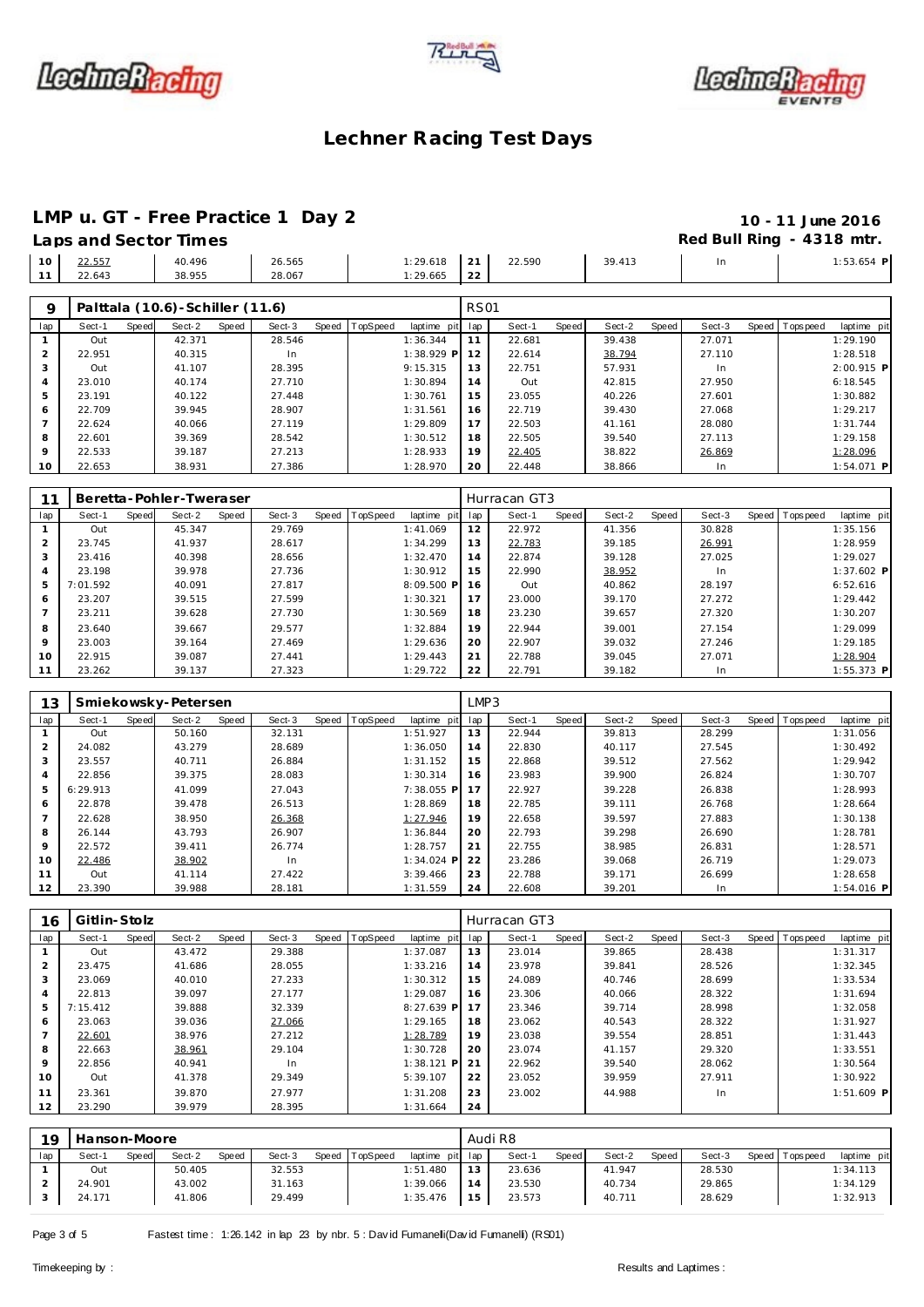





# **LMP u. GT - Free Practice 1 Day 2 10 - 11 June 2016**

### **Laps and Sector Times Red Bull Ring - 4318 mtr.**

|    | LUDJUNU JUULUI IIIIIUJ |        |        |              |    |        |        |        | .            |
|----|------------------------|--------|--------|--------------|----|--------|--------|--------|--------------|
|    | 23.761                 | 41.489 | 30.493 | 1:35.743     | 16 | 23.700 | 40.798 | 28.621 | 1:33.119     |
| 5  | 6:50.613               | 42.635 | 29.237 | $8:02.485$ P | 17 | 23.573 | 40.967 | 28.411 | 1:32.951     |
| 6  | 23.927                 | 42.456 | 28.968 | 1:35.351     | 18 | 23.716 | 41.099 | In     | $1:39.299$ P |
|    | 23.635                 | 40.838 | 28.795 | 1:33.268     | 19 | Out    | 41.285 | 29.433 | 2:32.260     |
| 8  | 23.664                 | 40.946 | 28.534 | 1:33.144     | 20 | 23.507 | 40.411 | 28.137 | 1:32.055     |
| 9  | 23.727                 | 40.727 | 28.329 | 1:32.783     | 21 | 23.487 | 40.464 | 28.457 | 1:32.408     |
| 10 | 23.475                 | 41.187 | 30.265 | 1:34.927     | 22 | 23.928 | 40.541 | 28,200 | 1:32.669     |
| 11 | 24.151                 | 40.628 | 28.483 | 1:33.262     | 23 | 23.593 | 41.223 | 28.501 | 1:33.317     |
| 12 | 23.596                 | 40.507 | 28.538 | 1:32.641     | 24 | 23.741 | 40.734 | In     | $1:56.109$ P |

| 20  | Zaid Askkanari |              |        |              |        |                |                 |        | GT3 Cup |       |        |       |        |         |           |             |
|-----|----------------|--------------|--------|--------------|--------|----------------|-----------------|--------|---------|-------|--------|-------|--------|---------|-----------|-------------|
| lap | Sect-1         | <b>Speed</b> | Sect-2 | <b>Speed</b> | Sect-3 | Speed TopSpeed | laptime pit lap |        | Sect-   | Speed | Sect-2 | Speed | Sect-3 | Speed T | Tops peed | laptime pit |
|     | Out            |              | 48.534 |              | 31.652 |                | 1:48.384        | $\sim$ | 23.632  |       | 40.827 |       | 28.807 |         |           | 1:33.266    |
|     | 25.143         |              | 43.279 |              | 29.418 |                | 1:37.840        |        | 23.801  |       |        |       | In     |         |           | 7:46.817 P  |

| 27      | Mario Plachutta |       |        |       |        |       |                 |              |     | AMG GT3 |       |        |       |        |                  |              |
|---------|-----------------|-------|--------|-------|--------|-------|-----------------|--------------|-----|---------|-------|--------|-------|--------|------------------|--------------|
| lap     | Sect-1          | Speed | Sect-2 | Speed | Sect-3 | Speed | <b>TopSpeed</b> | laptime pit  | lap | Sect-1  | Speed | Sect-2 | Speed | Sect-3 | Speed   Topspeed | laptime pit  |
|         | Out             |       | 45.840 |       | 32.556 |       |                 | 1:43.028     | 13  | 23.127  |       | 40.263 |       | 28.314 |                  | 1:31.704     |
|         | 23.578          |       | 40.770 |       | 29.556 |       |                 | 1:33.904     | 14  | 22.817  |       | 39.423 |       | 27.805 |                  | 1:30.045     |
|         | 23.559          |       | 40.347 |       | 28.331 |       |                 | 1:32.237     | 15  | 22.702  |       | 39.284 |       | 27.746 |                  | 1:29.732     |
|         | 22.940          |       | 39.591 |       | 28.312 |       |                 | 1:30.843     | 16  | 23.191  |       | 45.822 |       | In.    |                  | $1:50.230$ P |
| 5       | 6:18.019        |       | 44.851 |       | 30.380 |       |                 | $7:33.250$ P | 17  | Out     |       | 40.323 |       | 28.480 |                  | 3:39.052     |
| 6       | 23.010          |       | 40.369 |       | 28.064 |       |                 | 1:31.443     | 18  | 23.040  |       | 41.145 |       | 30.543 |                  | 1:34.728     |
|         | 22.871          |       | 40.583 |       | 28.237 |       |                 | 1:31.691     | 19  | 23.043  |       | 39.915 |       | 27.972 |                  | 1:30.930     |
| 8       | 23.219          |       | 39.801 |       | 28.680 |       |                 | 1:31.700     | 20  | 22.845  |       | 39.829 |       | 28.672 |                  | 1:31.346     |
| $\circ$ | 22.911          |       | 39.699 |       | 27.887 |       |                 | 1:30.497     | 21  | 23.150  |       | 40.661 |       | 28.541 |                  | 1:32.352     |
| 10      | 23.527          |       | 39.744 |       | 29.155 |       |                 | 1:32.426     | 22  | 22.701  |       | 39.640 |       | 28.100 |                  | 1:30.441     |
| 11      | 22.711          |       | 39.588 |       | 27.739 |       |                 | 1:30.038     | 23  | 22.977  |       | 39.571 |       | 28.013 |                  | 1:30.561     |
| 12      | 22.958          |       | 39.446 |       | 27.985 |       |                 | 1:30.389     | 24  | 23.586  |       | 46.507 |       | In.    |                  | $1:53.240$ P |

| 29             | Christopher Mies |       |        |       |        |       |          |             |     | Audi R8 |       |        |       |        |                |              |
|----------------|------------------|-------|--------|-------|--------|-------|----------|-------------|-----|---------|-------|--------|-------|--------|----------------|--------------|
| lap            | Sect-1           | Speed | Sect-2 | Speed | Sect-3 | Speed | TopSpeed | laptime pit | lap | Sect-1  | Speed | Sect-2 | Speed | Sect-3 | Speed Topspeed | laptime pit  |
|                | Out              |       | 45.424 |       | 29.745 |       |          | 1:44.825    | 12  | 22.711  |       | 39.013 |       | 27.200 |                | 1:28.924     |
| $\overline{2}$ | 23.912           |       | 41.085 |       | 28.009 |       |          | 1:33.006    | 13  | 22.808  |       | 38.859 |       | 27.003 |                | 1:28.670     |
| 3              | 23.076           |       | 39.615 |       | 27.594 |       |          | 1:30.285    | 14  | 22.880  |       | 38.930 |       | In.    |                | $1:32.903$ P |
| $\overline{a}$ | 23.631           |       | 39.063 |       | 27.142 |       |          | 1:29.836    | 15  | Out     |       | 39.660 |       | 27.490 |                | 5:53.832     |
| 5              | 6:58.233         |       | 49.232 |       | 31.870 |       |          | 8:19.335 P  | 16  | 22.970  |       | 39.304 |       | 27.941 |                | 1:30.215     |
| 6              | 23.283           |       | 39.862 |       | 27.343 |       |          | 1:30.488    | 17  | 22.748  |       | 39.038 |       | 27.378 |                | 1:29.164     |
|                | 22.898           |       | 39.102 |       | 27.155 |       |          | 1:29.155    | 18  | 22.776  |       | 39.092 |       | In.    |                | 1:33.071 P   |
| 8              | 22.763           |       | 40.914 |       | 37.470 |       |          | 1: 41.147   | 19  | Out     |       | 40.405 |       | 29.438 |                | 4:24.503     |
| 9              | 22.831           |       | 39.112 |       | 29.402 |       |          | 1:31.345    | 20  | 22.794  |       | 38.878 |       | 27.190 |                | 1:28.862     |
| 10             | 22.781           |       | 38.845 |       | 27.013 |       |          | 1:28.639    | 21  | 23.393  |       | 42.856 |       | In.    |                | $1:40.250$ P |
|                | 22.707           |       | 39.015 |       | 27.354 |       |          | 1:29.076    | 22  |         |       |        |       |        |                |              |
|                |                  |       |        |       |        |       |          |             |     |         |       |        |       |        |                |              |
| 30             | Mayer-Limberger  |       |        |       |        |       |          |             | GT4 |         |       |        |       |        |                |              |

lap | Sect-1 Speed| Sect-2 Speed | Sect-3 Speed |TopSpeed laptime pit lap | Sect-1 Speed Sect-2 Speed | Sect-3 Speed |Topspeed laptime pit

| $\sim$<br>ັ | <i>D</i> river |       |        |              |        |       |          |         | GT <sub>4</sub> |       |       |        |       |        |                   |             |
|-------------|----------------|-------|--------|--------------|--------|-------|----------|---------|-----------------|-------|-------|--------|-------|--------|-------------------|-------------|
| lap         | Sect-1         | Speed | Sect-2 | <b>Speed</b> | Sect-3 | Speed | TopSpeed | laptime | pit lap         | Sect- | Speed | Sect-2 | Speed | Sect-3 | Topspeeg<br>Speed | laptime pit |

| $\cap$<br>ے ت | river. |       |        |       |        |                   |                    | $\sim$ $+$<br>"ا ت |       |       |        |       |        |                    |                |
|---------------|--------|-------|--------|-------|--------|-------------------|--------------------|--------------------|-------|-------|--------|-------|--------|--------------------|----------------|
| lap           | Sect-  | Speed | Sect-2 | Speed | Sect-3 | TopSpeed<br>Speed | laptime<br>pit lap |                    | Sect- | Speed | Sect-2 | Speed | Sect-3 | Speed<br>Tops peed | laptime<br>pit |

| 63  |          |       | neichen-Engelhart |       |        |                |                 |    | Hurracan GT3 |       |        |       |        |                |              |
|-----|----------|-------|-------------------|-------|--------|----------------|-----------------|----|--------------|-------|--------|-------|--------|----------------|--------------|
| lap | Sect-1   | Speed | Sect-2            | Speed | Sect-3 | Speed TopSpeed | laptime pit lap |    | Sect-1       | Speed | Sect-2 | Speed | Sect-3 | Speed Topspeed | laptime pit  |
|     | Out      |       | 43.345            |       | 29.438 |                | 1:37.993        | 13 | 22.600       |       | 39.513 |       | 27.897 |                | 1:30.010     |
|     | 23.513   |       | 40.667            |       | 27.953 |                | 1:32.133        | 14 | 22.422       |       | 38.700 |       | 27.052 |                | 1:28.174     |
|     | 22.959   |       | 39.922            |       | 27.675 |                | 1:30.556        | 15 |              |       | 1n     |       | In.    |                | $1:01.006$ P |
| 4   | 22.691   |       | 39.189            |       | 27.317 |                | 1:29.197        | 16 | Out          |       | 41.896 |       | 28.410 |                | 2:41.839     |
| 5   | 1:22.385 |       | 49.451            |       | 29.959 |                | 8:41.795 P      | 17 | 23.128       |       | 39.844 |       | 28.457 |                | 1:31.429     |
| 6   | 22.830   |       | 39.034            |       | 27.185 |                | 1:29.049        | 18 | 22.482       |       | 38.976 |       | 26.968 |                | 1:28.426     |
|     | 22.634   |       | 39.025            |       | 27.201 |                | 1:28.860        | 19 | 22.389       |       | 38.452 |       | 27.270 |                | 1:28.111     |

Page 4 of 5 Fastest time : 1:26.142 in lap 23 by nbr. 5 : David Fumanelli(David Fumanelli) (RS01)